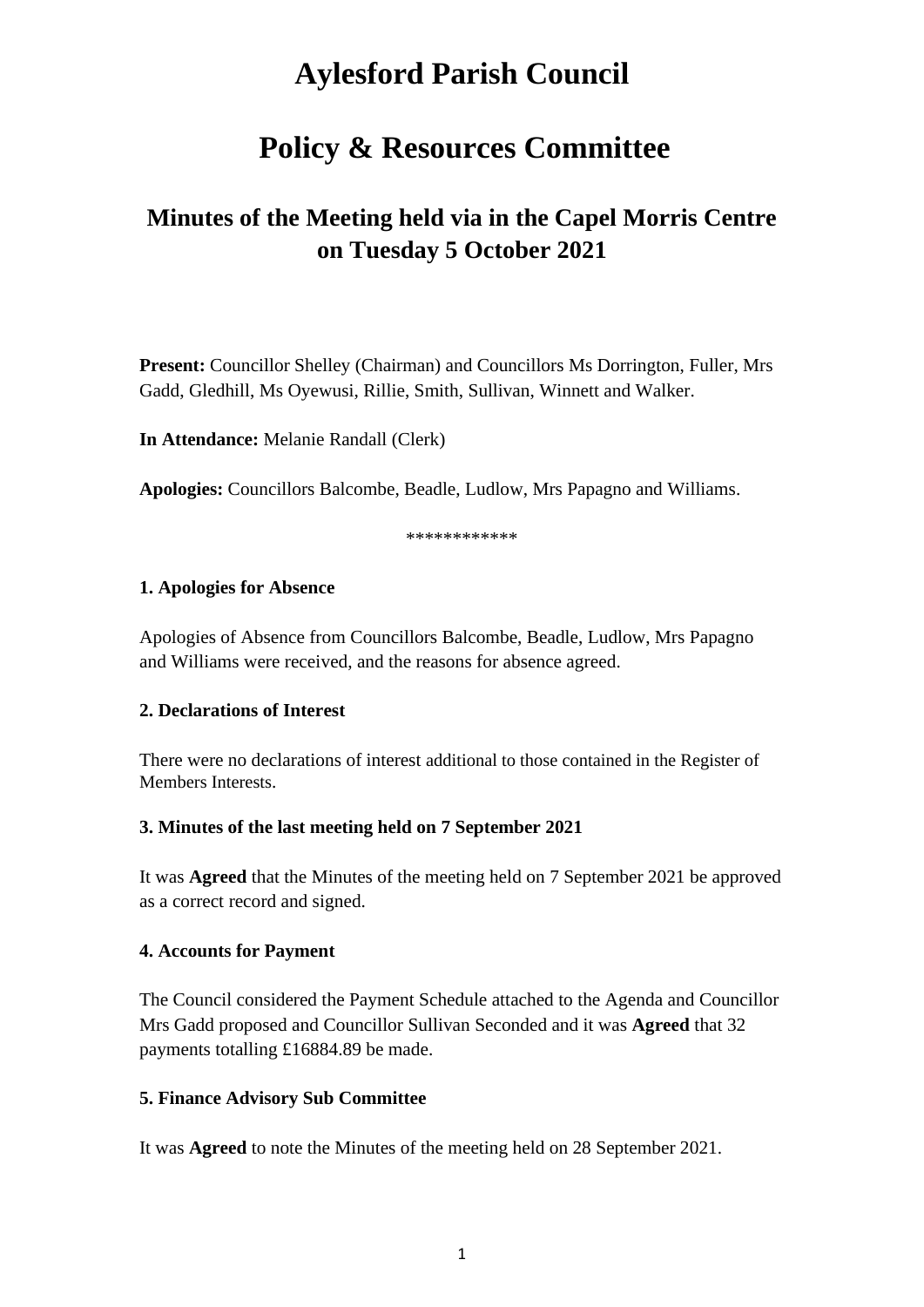#### **6. Law and Order**

**6.1** CCTV in the High Street, Aylesford

The Clerk reported that she has completed the application form and submitted it to KCC who have asked a series of questions and she is in the process of answering them. **Ongoing**

### **6.2 Police Report**

The Committee noted the September report as attached to the agenda.

## **7. KALC**

There had been no meeting since the last meeting of this committee. The Chairman reported that Sarah Barker (Chairman of KALC) had to resign with immediate effect due to Kings Hill Parish Council deciding not to renew their subscription to KALC. Sarah is a Kings Hill Parish Councillor and no Councillor of any Parish Council can be a member of the KALC Area Committee. **Noted**

## **8. TMBC/Parish Partnership Panel Meeting**

There had been no meeting since the last meeting of this committee.

#### **9. Council Vacancies**

It was Noted that the current Vacancies are 2 – Walderslade

#### **10. Public Convenience Review**

The Clerk reported that she has still not received any further updates from TMBC despite continuing to ask for an update since 2 July. **Ongoing**

#### **11. The Governments Welcome Back Fund**

The Clerk asked the committee if they would like one of the planters put in Eccles near the Eccles Village sign as well as the planned one on the grass at the entrance to Aylesford village. It was Agreed to apply to KCC to put one in Eccles as well.

#### **Ongoing**

#### **12. RBLI Base Camp**

The Clerk reported that she wrote to the RBLI to express the Councils views over the reported reduced opening hours and had received the following response. *There had been times when the play area was closed due to staff numbers, however going forward it will be open from 08:30 to 17:00 (approx.) weekdays and 09:00 to 17:00 weekends. We are unable to give a clear timeline on the café in Base Camp reopening at present.* The Clerk reported that Thomas Foreman the Head of Housing and Communities from the RBLI has said he will keep her informed. **Ongoing**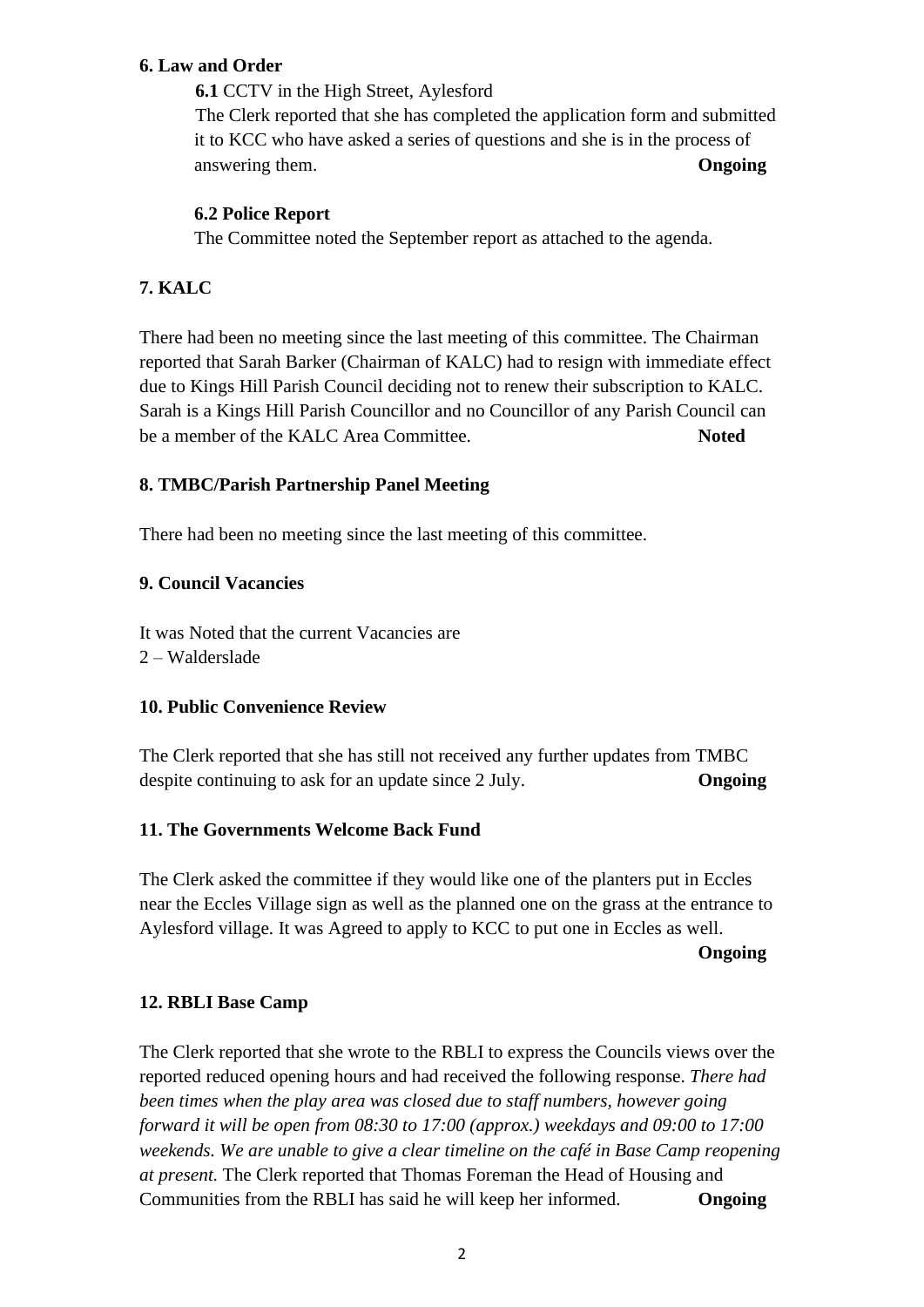#### **13. Adoption of Aylesford Station**

The Chairman reported that there has not been much activity and he will pursue this with South Eastern. **Ongoing**

### **14. Risk Assessment 2021/22**

The Clerk went through the Action Plans identified when carrying out the annual Risk Assessment, a copy of which were attached to the agenda. It was **Agreed** to recommend to Council to accept the Risk Assessment for 2021/22.

## **15. County Councillor Kennedy's request to the Parish Council regarding a Community Grant Application on behalf of Eccles Village.**

The Clerk reported that she had received correspondence from Councillor Kennedy referring to a resident's request to install a mini library shed either on the Eccles Recreation Ground or by the existing telephone box on Bull Lane by the football field. Councillor Kennedy informed the resident that he would be happy to support a grant for this project but unfortunately one of the rules of the grant is that KCC cannot pay money to an individual, so suggested that the Parish Council finance, purchase and install the item and then claim the grant for reimbursement. The Parish by making the purchase would make it responsible for the items repair and aftercare. After discussion it was **Agreed** the Parish Council did not wish to have that responsibility. In addition, the Parish Council:

- should not be claiming a grant on behalf of a third party.
- cannot pay an individual either like KCC cannot.

The Parish Council has recently agreed a policy that does not allow the placement of containers, sheds, buildings, benches or structures of any kind on its Recreation Grounds, Open Spaces, Gardens or Land. Therefore, in order to comply with the policy, it was **Agreed** that this application be **Refused** for the placement of the library shed on the Eccles Recreation Ground and for claiming the KCC grant. **Closed**

## **16. Councillor Kennedy's request regarding lamp post poppies being purchased to put up around the Parish ahead of Remembrance Sunday.**

The Clerk reported that Councillor Kennedy had asked if the Parish Council would like to apply for a grant for 100 lamp post poppies to put up in the Parish. It was **Agreed** that it would apply for them if they are to be sued in Walderslade and the Parish is not responsible for putting them up. If Councillor Kennedy confirms they can be purchased for Walderslade, then the Clerk will complete the application form. **Closed**

## **17. New Savings Account(s)**

The Clerk reported that the level of funds in the Council's Nationwide Instant Access Savings Account are such that an additional savings account is required in order to ensure every penny is protected under the Financial Services Compensation Scheme

3